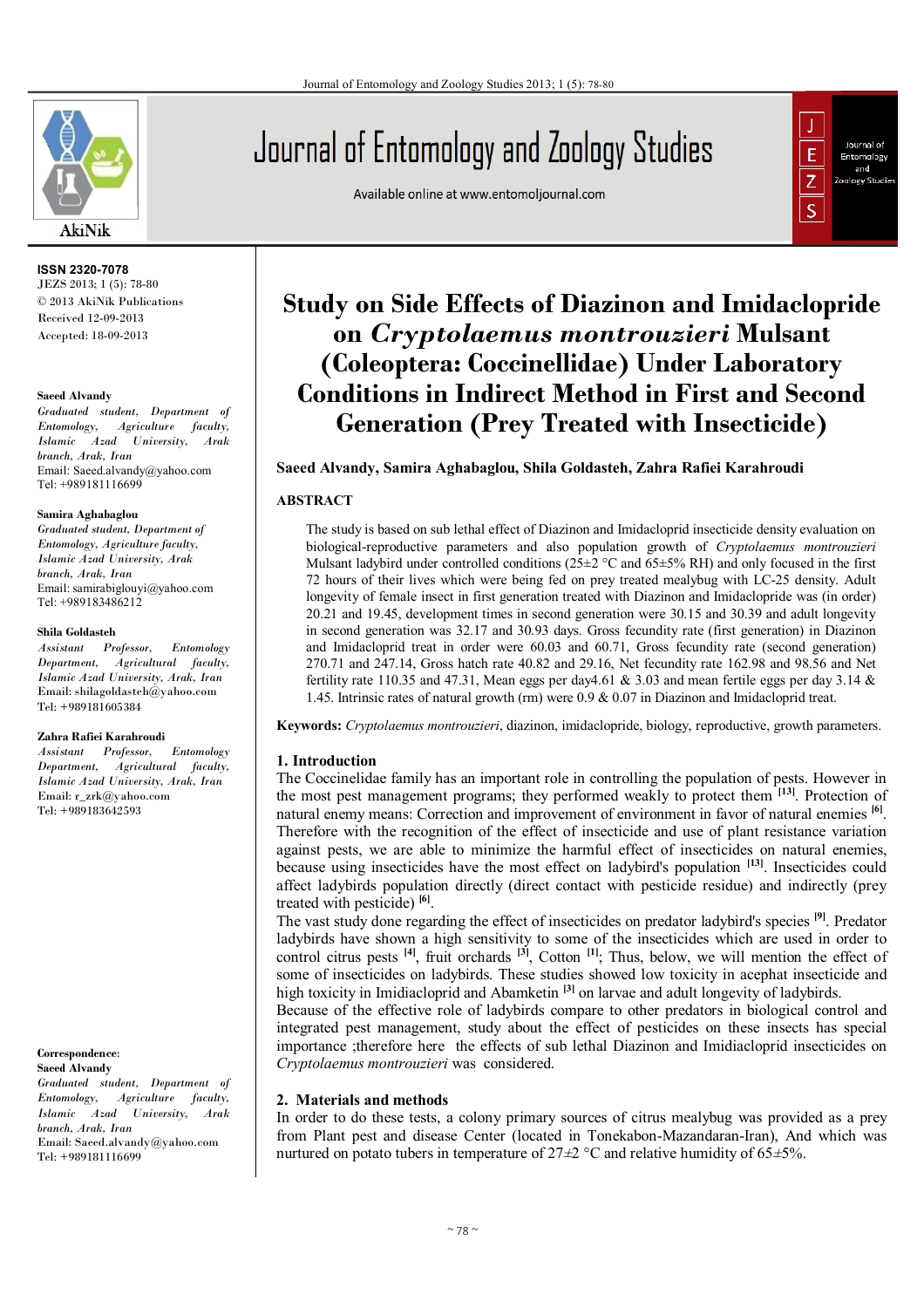Also 15 pairs of *Cryptolaemus montrouzieri* (male and female) were provided as predators (from Green Gardener Insectariums, Dezfool-Khoozestan-Iran) which were released on mealybugs in order to feed and nurture in above mentioned temperature condition.

# **2.1 Studied insecticides**

1. Diazinon: Emulsion 60% (Golsam formulate, GorganGolsam-Iran), recommended doze 1 in 1000

2. Imidacloprid: Suspension 35% (Golsam formulate, GorganGolsam-Iran), recommended doze 0.5 in 1000

# **2.2 Sub lethal effects of imidaclopride and diazinon on**  *Cryptolaemus montrouzieri*

In this test, for 72 hours, one hundred one-day mating female insects was fed on treated mealy bug nymphs with Diazinon and Imidacloprid insecticides. After this period they were fed on their former diet. This test done on 25**±** 2 °C and 65**±**5% RH and their growth stages was studies daily. In this test, sub lethal effects of Imidacloprid and Diazinon on biological parameters were measured for first and second generation, reproduction for first generation, fecundity rate and population growth rate for second generation. The study was continued up to *Cryptolaemus Montrouzieri* death time.

# **2.3 Data analyses**

In this study biological parameters, reproduction and population growth were evaluated. They used "SPSS 15" **[16]** and MINITAB13 **[12]** in order to analyze these data, for Variance analyzes "ANOVA", and for evaluating population growth parameters "Jackknife" **[11]** .

# **3. Results& Discussion**

#### **3.1 Sublethal effects of diazinon and imidaclopride on development** *cryptolaemus montrouzieri*

The result of sub lethal effect on Diazinon and Imidiacloprid on adult longevity first generation in table 1, development times in table 2, adult longevity second generation in table 3 are shown.

According to the result , there were significant differences among first generation adult longevity only "lifetime period" and development times of second generation "pupal stage " and adult longevity second generation "all stages except preoviposition period".

The result of adult longevity between two generations, compare with each other, is a significant difference among all stages in both generations. Also many researchers evaluated *Cryptolaemus montrouzieri* ladybird life time.

According to **[17]** studies, *Cryptolaemus montrouzieri* ladybird's life time separately on artificial food and mealy bug are 53**±**2.70 and 59.6**±**2.87.

In their studies, **[10]** reported that oviposition period of *Cryptolaemus montrouzieri* ladybird on mealybug is 45-68 days. However in this test oviposition period for Diazinon treat 24.39**±**0.04 and for imidiacloprid treat 22.34**±**0.10 was reported; the result difference might be because of pesticides effect.

# **3.2 Reproductive parameters**

The result of this test showed that there was a significant difference among all reproductive parameters in first generation except gross fecundity rate. Also there was a significant difference among gross fecundity rate in second generation (table 4).

The result of studies done by **[8]** on the stages of *Cryptolaemus montrouzieri* ladybird 's oviposition showed ,while feeding on Tea mealybug in 26 °C, the ladybird lays 7.09**±**1.2 eggs-in averagedaily.

However, in this test the average number of eggs per day was less. In this research, fecundity deduction and the less number of laid eggs confirmed the result of **[7]** on natural enemy which treated with Metadion and in conflict with the result of **[2]** over the effect of DDT on *Colemegilla maculate* Lengi*.* Also from comparing GFR in first and second generation we got the result that Diazinon and imidiacloprid had strong effect on this parameter which is similar to the result of **[14]** research about Deltametrin & Fenitrotion on *T. grandis* and *T. semistriatus*.

**Table 1:** Adult and total longevity **(**mean ± SE) of *Cryptolaemus montrouzieri* under sub lethal concentration of diazinon and imidaclopride first generation

| Insecticide   | preoviposition               | oviposition                   | Post oviposition            | adult longevity         |
|---------------|------------------------------|-------------------------------|-----------------------------|-------------------------|
| Diazinon      | $7.63 \pm 0.64$ <sup>a</sup> | $10.63 \pm 0.08$ <sup>a</sup> | $1.90 \pm 0.03$ a           | $20.21 \pm 0.09^a$      |
| Imidaclopride | $7.38{\pm}0.07$ a            | $10.08 \pm 0.27$ <sup>a</sup> | $1.98 \pm 0.2$ <sup>a</sup> | $19.45 \pm 0.1^{\circ}$ |
|               |                              |                               | $1.22 \times 10^{-1}$       |                         |

Means with the same letters in the same columns are not significantly different

(P<0.05, Tukey after One-way ANOVA)

**Table 2:** Development times (mean ± SE) of various life stages of females of *Cryptolaemous montrouzieri* under sub lethal concentration of diazinon and imidaclopride in second generation

|               | (days)Stage of development |                    |                            |                              |
|---------------|----------------------------|--------------------|----------------------------|------------------------------|
|               | Incubation<br>period       | Larva period       | Pupal period               | Pre-imaginal<br>development  |
| Diazinon      | $7.24 \pm 0.05$ a          | $16 \pm 0.00^a$    | 5.84 $\pm$ 0.04 $^{\circ}$ | 30.15 $\pm$ 0.04 $a$         |
| Imidaclopride | $7.39 \pm 0.1^a$           | $16.01 \pm 0.00^a$ | $6 \pm 0.00^b$             | $30.39 \pm 0.1$ <sup>a</sup> |

Means with the same letters in the same columns are not significantly different

(P<0.05, Tukey after One-way ANOVA

# **3.3. Population growth parameters**

All population growth parameters had significant differences with each other except Finite rate of population growth .In between, the least amount "rm" and the most mount" DT" were belonged to lady

birds which were fed on Imidiacloprid prey treated .So we could get the result that Imidiacloprid compare to Diazinon has had more effect on ladybird. (Tab. 5)

As a conclusion, we could say Diazinon and Imidiacloprid